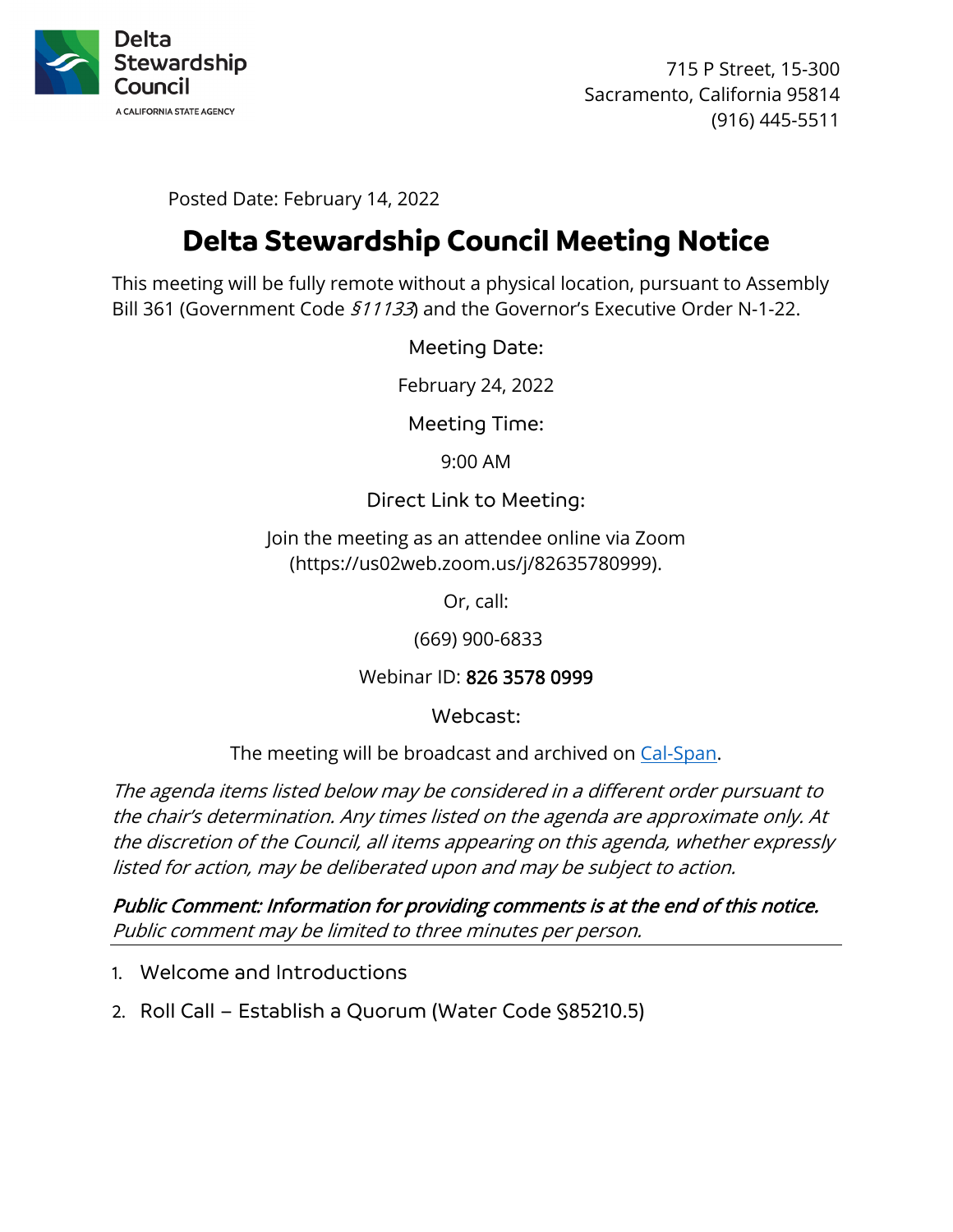# 3. Consent Calendar (Action Item)

 Items for the consent calendar are expected to be routine and non- controversial. The Council will be asked to approve all items on the consent interested person requests that an item be removed from the consent calendar without discussion. If any councilmember, staff member, or calendar, it will be removed. Removed items may be taken up either immediately after the consent agenda or placed later in the agenda at the chair's discretion.

- a) Adoption of January 27, 2022, Meeting Summary
- b) Consideration and Possible Approval of an Amendment to a Contract with the University of California, Davis

 by one year, from April 30, 2022, to April 30, 2023, remove a subcontract and budget. The total amount of the contract remains the same. The Council will consider approval of an amendment to a contract with the University of California, Davis, for analysis and publication of acoustic telemetry data. The original contract was approved and awarded as part of the 2018/2019 Delta Science proposal solicitation. Per the staff report, the amendment would extend the contract period with the University of Maryland, and adjust the authorized personnel

c) Consideration and Possible Approval of an Amendment to a Contract with California Sea Grant

 recently hired "TBD" personnel into the agreement. The total amount of The Council will consider approval of an amendment to a contract with the University of California, San Diego, California Sea Grant, for postdoctoral scholars to support the Delta Independent Science Board. Per the staff report, the amendment would incorporate the names of the contract and term remains the same.

- 4. Chair's Report
	- a) Delta Plan Interagency Implementation Committee Restoration Subcommittee Update (Information Item)
- 5. Public Comment

The public may comment on any topic not listed on the agenda.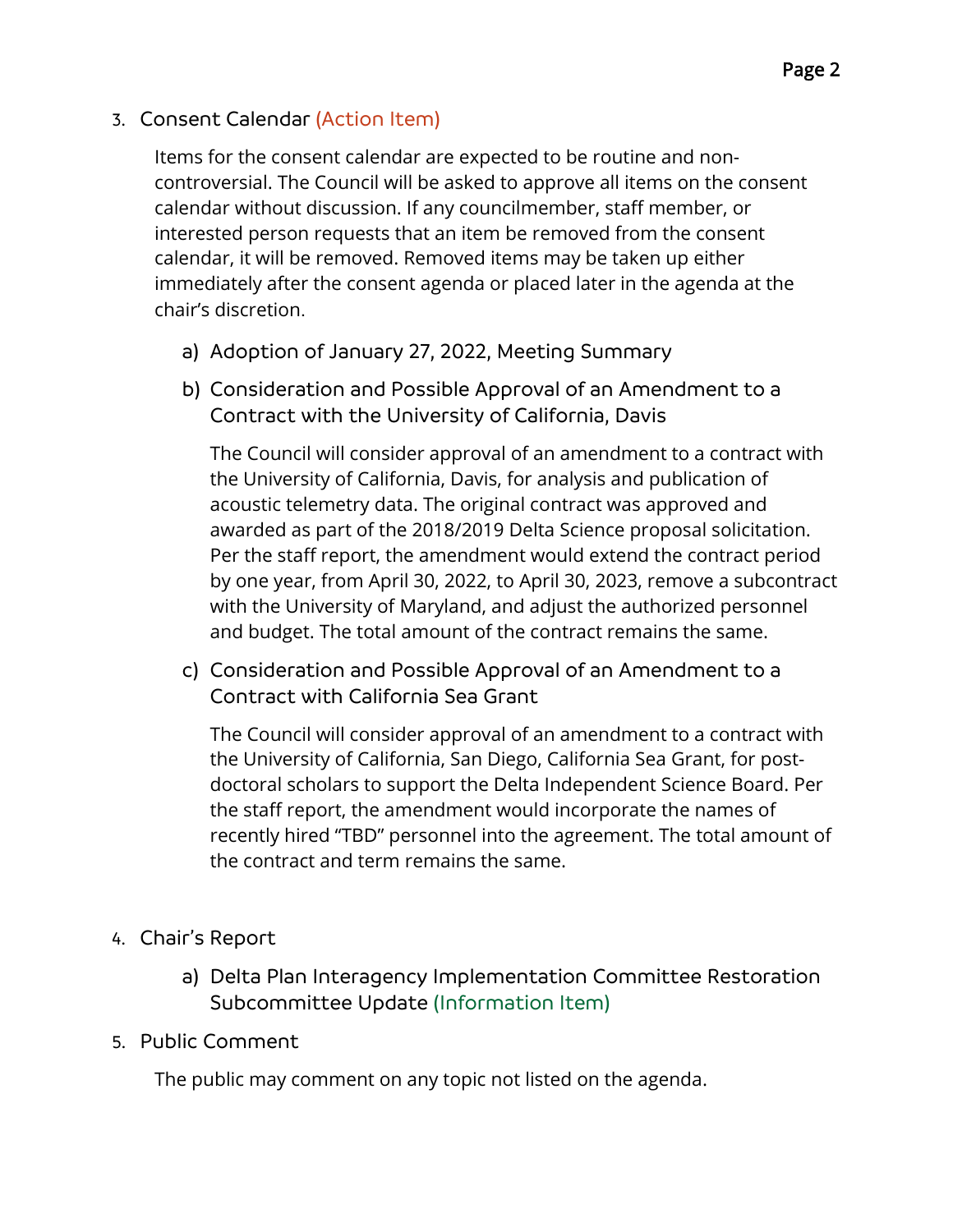6. Executive Officer's Report

The Executive Officer will provide an update on the Council's activities and provide the Council with outgoing correspondence, the Outreach Highlights Report, the Active Projects List, and other relevant documents.

- a) Legal Update (Information Item)
- b) Legislative Update (Action Item)

The Council may discuss current legislation that could affect the Council and/or implementation of the Delta Plan and may take action to express support, opposition, or seek to amend any of the bills listed in the monthly legislative report.

c) Proposed 2022 Delta Stewardship Council Priorities (Information Item)

 for the 2022 priorities. The Executive Officer and staff will provide an overview of the work plan

d) Sacramento-San Joaquin Delta Conservancy and Delta Protection Commission Updates (Information Item)

 and Executive Director of the Delta Protection Commission will provide The Executive Officer of the Sacramento-San Joaquin Delta Conservancy the Council with an update on their agency's activities and priorities for the upcoming year.

#### 7. Lead Scientist's Report (Information Item)

Delta Lead Scientist Dr. Laurel Larsen will update the Council on Delta Science Program activities. The Lead Scientist Report provides the Council with unbiased advice on matters of scientific importance in the Delta. In addition, the monthly report offers an opportunity for discussion of relevant advances in science impacting the Delta and highlights Delta Science Program activities.

8. Department of Water Resources' Setback Levee Monitoring Pilot Project (Information Item)

 on ongoing work with Cramer Fish Services exploring the effect of various Staff from the California Department of Water Resources will provide a briefing waterside habitats on native fish species. The work could improve habitat restoration and restore fisheries in the Delta.